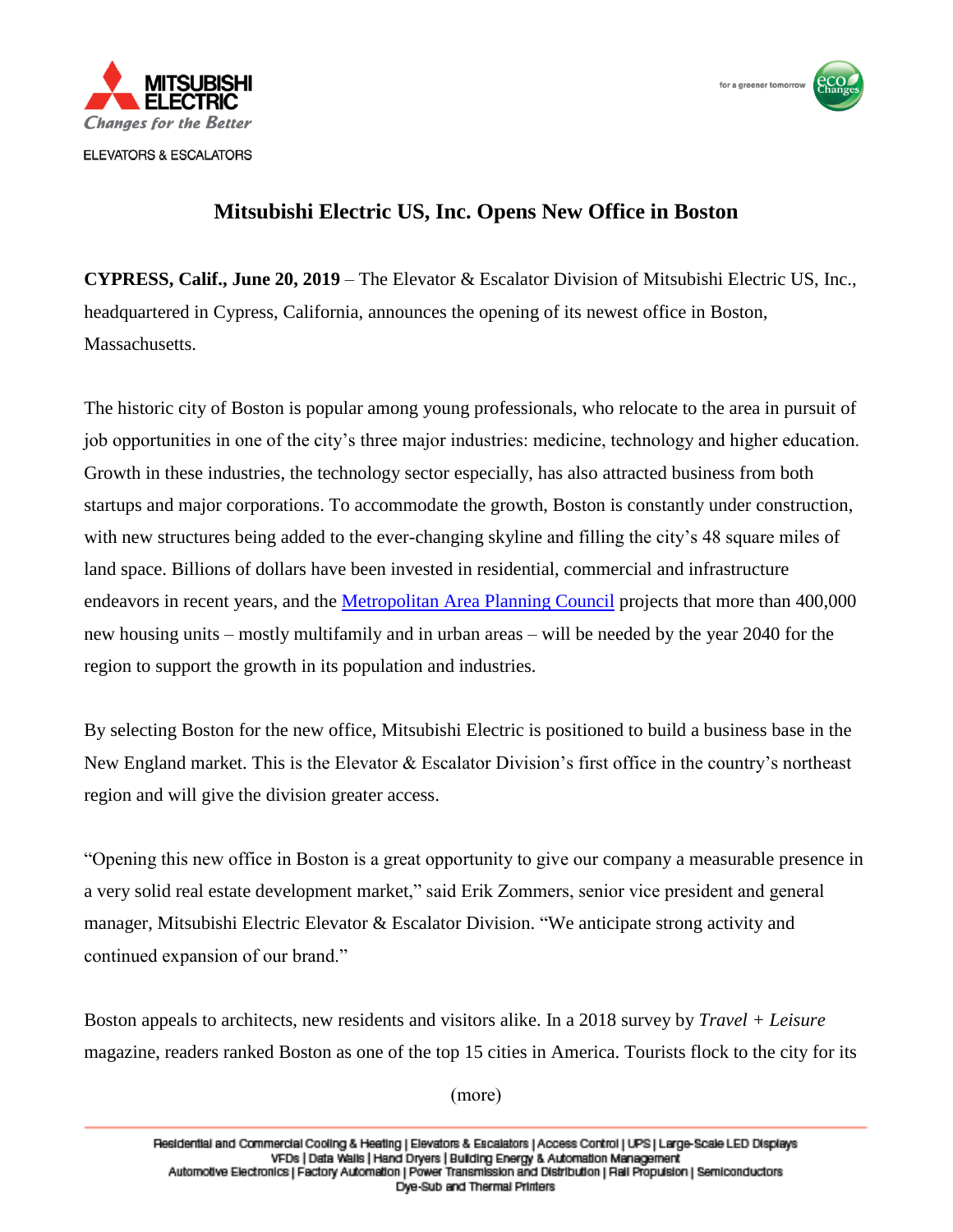history, charm and dining options. Countless hotels already stand to house the influx of visitors, but more have been built in recent years and the trend is expected to continue.

The Mitsubishi Electric Elevator & Escalator Division was recently contracted to install and maintain a pair of spiral escalators at the Encore Boston Harbor Resort. The escalators are as much a design element as they are functional – they are the first thing guests see when entering the lobby.

"As the only global producer of spiral escalators, we are proud to have our products featured in a number of unique, beautiful projects around the world," said Mike Eden, eastern region director for Mitsubishi Electric Elevator & Escalator Division. "When they are incorporated into such thoughtful surrounding architecture, the escalators become part of the design, too."

In addition to supporting Boston's commercial development market with new elevator and escalator systems, the Mitsubishi Electric branch office also offers a full preventative maintenance program. The program ensures that elevator and escalator systems run smoothly and operate as safely and reliably as possible. The preventative maintenance program is available to building owners for service contracts of existing systems, even if they are not Mitsubishi Electric brand products.

The new branch office is located at 150 Cordaville Rd, Suite 110, Southborough, Massachusetts.

Other Mitsubishi Electric Elevator & Escalator Division office locations include Cypress, California, San Francisco, San Diego, Seattle, Honolulu, Las Vegas, Chicago, Dallas-Fort Worth, Washington, DC and Tampa. For more information about Mitsubishi Electric elevators and escalators, visit [www.MitsubishiElevator.com.](http://www.mitsubishielevator.com/)

# # #

## **About Mitsubishi Electric US, Inc. Elevator & Escalator Division**

Headquartered in Cypress, California, Mitsubishi Electric US, Inc. Elevator and Escalator Division sells, installs, modernizes and services elevators and escalators. The division is recognized as an industry leader in product quality, reliability, and preventive maintenance programs. "Quality in motion" is inherent in the division's best in class products and people. Quality is at the division's core. The products differentiate themselves through the smooth ride, leading edge technology and unmatched reliability. The commitment continues over the life of the product through the division's intensive service program that maximizes uptime of vertical transportation. Additional information is available at [www.MitsubishiElevator.com](https://www.mitsubishielevator.com/) or 714/220-4700.